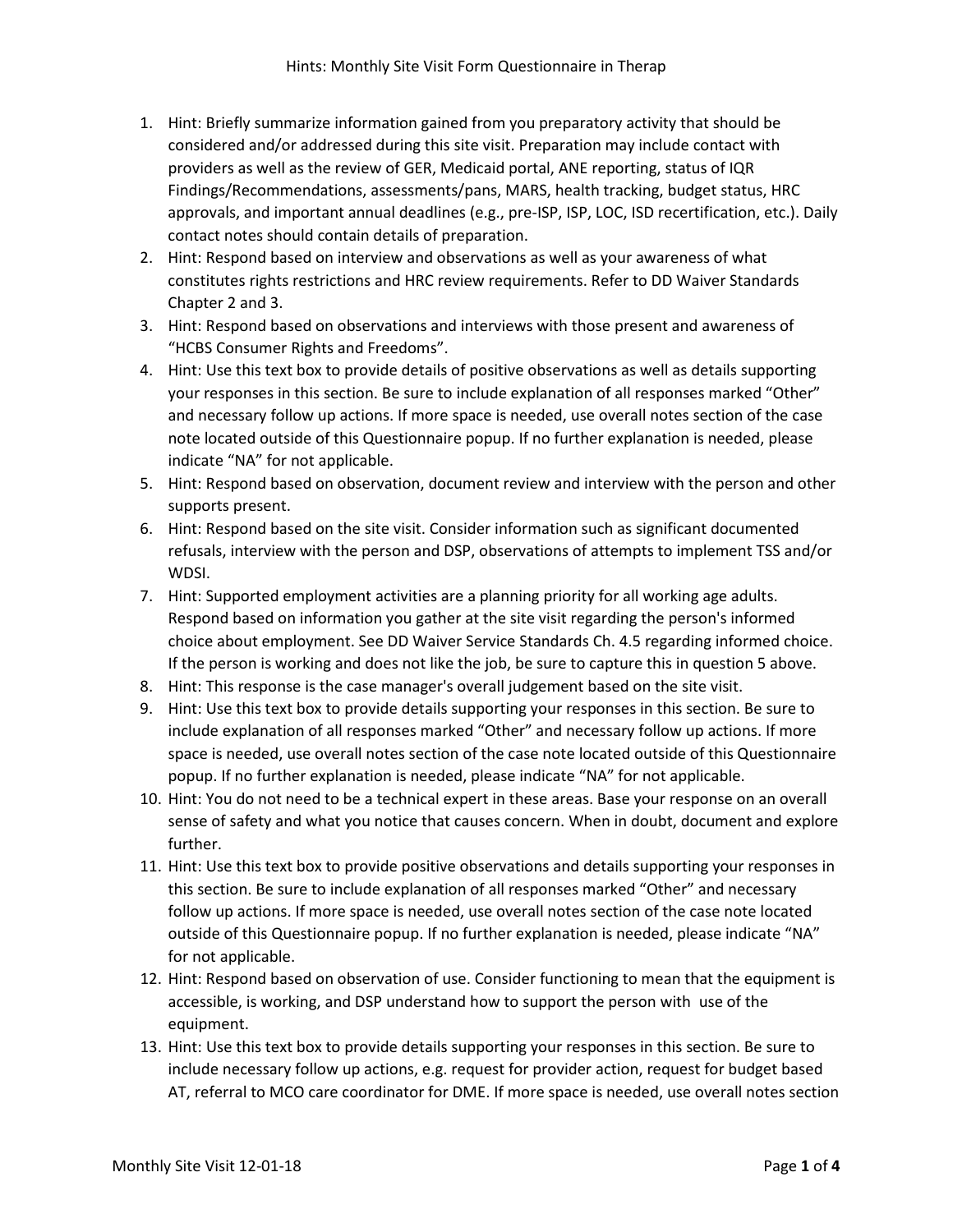of the case note located outside of this Questionnaire popup. If no further explanation is needed, please indicate "NA" for not applicable.

- 14. Hint: Check all that apply based on your observations. These observations should be made known to the agency nurse, HCC and/or person responsible for follow up.
- 15. Hint: Check all that apply based on interviews and review health tracking as applicable on site. Observations should be made known to the agency nurse, HCC, and/or person responsible for follow up. If no information is available at the site visit, monitoring should still be conducted and documented outside of this site visit throughout the month.
- 16. Hint: Be sure to come to the site visit with a knowledge of the plans and dates of plans that must be present, accessible, and current, as well as health tracking requirements for the individual based on any healthcare plans. A plan can only be checked if it is applicable, i.e. each person does not require each of the listed plans. If health tracking cannot be conducted at this site visit, the case manager must be sure to monitor health care related needs and follow up during other monthly activities.
- 17. Hint: Respond with a number or leave blank if unable to determine at this site visit. The number should include routine assessments; age and gender appropriate screenings/immunizations; lab work and medical tests as recommended by the PCP or other health care professionals. If unable to determine during this site visit, leave this blank and explain in the Health Summary question below, e.g., "Unable to determine appointments completed, visit conducted at a local restaurant".
- 18. Hint: Respond with a number or leave blank if above question blank. Determine the total number of recommended appointments for the individual through your review of the of the health tracker, physician consultation forms, the current ISP assessment checklist, and an interview of person, guardian and/or natural or paid supports at the site visit. Appointments can include routine assessments; age and gender appropriate screenings/immunizations; lab work and medical tests as recommended.
- 19. Hint: This list should prompt confirmation from agency nurse, HCC, or person responsible for scheduling and other follow up activity needed on or before the next site visit.
- 20. Hint: Respond based on general knowledge of aspiration risk, communication issues, mobility issues, sensory issues, or other related issues that may prompt consideration for a waiver based therapy.
- 21. Hint: Use this text box to provide details supporting your responses in this section. Be sure to include explanation of all responses marked "Other", of missed appointments, and of necessary follow up actions. If more space is needed, use overall notes section of the case note located outside of this Questionnaire popup. If no further explanation is needed, please indicate "NA" for not applicable.
- 22. Hint: Respond based on whether DSP are aware of plans and can demonstrate knowledge of how to implement the plan by describing their role and key components of the plan as applicable. The BSC trains and monitors exact implementation of behavior plans, so your response is a general observation, not a check for competency of the DSP.
- 23. Hint: Be sure to come to the site visit with a knowledge of the plans and dates of plans that must be present or accessible. Note, presence of ISP - action steps, TSS, and WDSIs are captured elsewhere.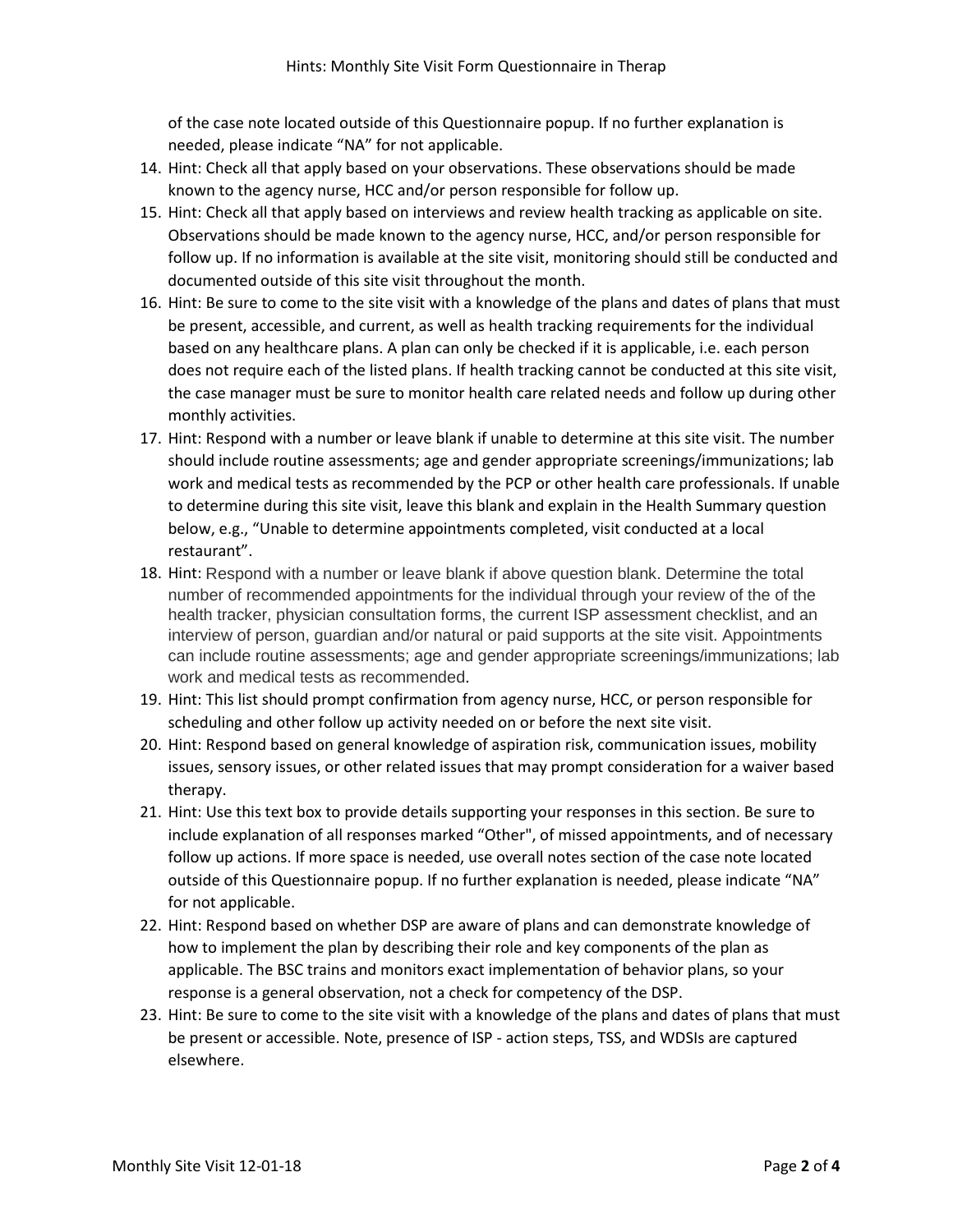- 24. Hint: Respond based on knowledge of the person's routine behaviors, whether a medical assessment has been made for non-routine behaviors and whether DSP appear to adequately support the person to prevent to any behaviors of concern.
- 25. Hint: Use this text box to provide details of positive observations and detail supporting your responses in this section. Be sure to include explanation of necessary follow up actions. If more space is needed, use overall notes section of the case note located outside of this Questionnaire popup. If no further explanation is needed, please indicate "NA" for not applicable.
- 26. Hint: Respond based on observations and interviews of DSP and the person. Look for signs that DSP are engaged in person centered practices and communication that allows the person to learn, gain independence, make choices, and self-direct.
- 27. Hint: Respond based on observation, interview, and document review. Consider whether there is sufficient support from DSP to implement the ISP and other applicable plans for the person. Consider staffing ratio as applicable to the person e.g., meal times, work on desired outcomes, personal care, transfers and transportation, and transition periods. Note that AT and PST may be present to provide support that reduces staff time.
- 28. Hint: Respond yes only if the person receives CCS AND either (1) the person can describe community activities completed during CCS in non-disability specific settings and/or (2) the agency has documentation of community activities in non-disability specific settings.
- 29. Hint: Use this text box to provide details of positive observations as well as detail supporting your responses in this section. Be sure to include explanation of necessary follow up actions. If more space is needed, use overall notes section of the case note located outside of this Questionnaire popup. If no further explanation is needed, please indicate "NA" for not applicable.
- 30. Hint: Answer yes if documents are physically present or DSP can describe or demonstrate how to access them electronically. If some documents are missing answer "partial" and explain in ISP Summary below.
- 31. Hint: Respond based on DSP being able to describe essential elements of the ISP for the person such as Vision, Desired Outcomes, Health and Safety concerns and Meaningful Day description. If no DSP are present, check "Unable to determine".
- 32. Hint: Respond based on DSP awareness of and ability to describe his/her role in implementing the ISP-TSS and WDSI's. Also, use information gathered from documentation and interview of DSP as applicable. If no DSP are present, indicate unable to determine.
- 33. Hint: Answer based on document review and interview of person, family and/or guardian as applicable to the setting of the visit. If a document review cannot be conducted at this site visit, the case manager must be sure to review documents demonstrating frequency during other monitoring activities. The service provider is responsible for documenting during service delivery and demonstrating progress in daily notes and the semi-annual report.
- 34. Hint: Respond "Yes" based on this site visit and based on responses to previous four questions (#30-33), i.e., Respond "yes", if all "yes" responses to #30-33; "no", if all "no" responses to #30- 33; "partial" if at least one "partial" or "yes" response to #30-33; and otherwise respond "unable to determine".
- 35. Hint: Consider changes detailed in DD Waiver Services Standards Chapter 6.5.2 ISP revisions and responses gathered during the Individual Satisfaction section of this Questionnaire.